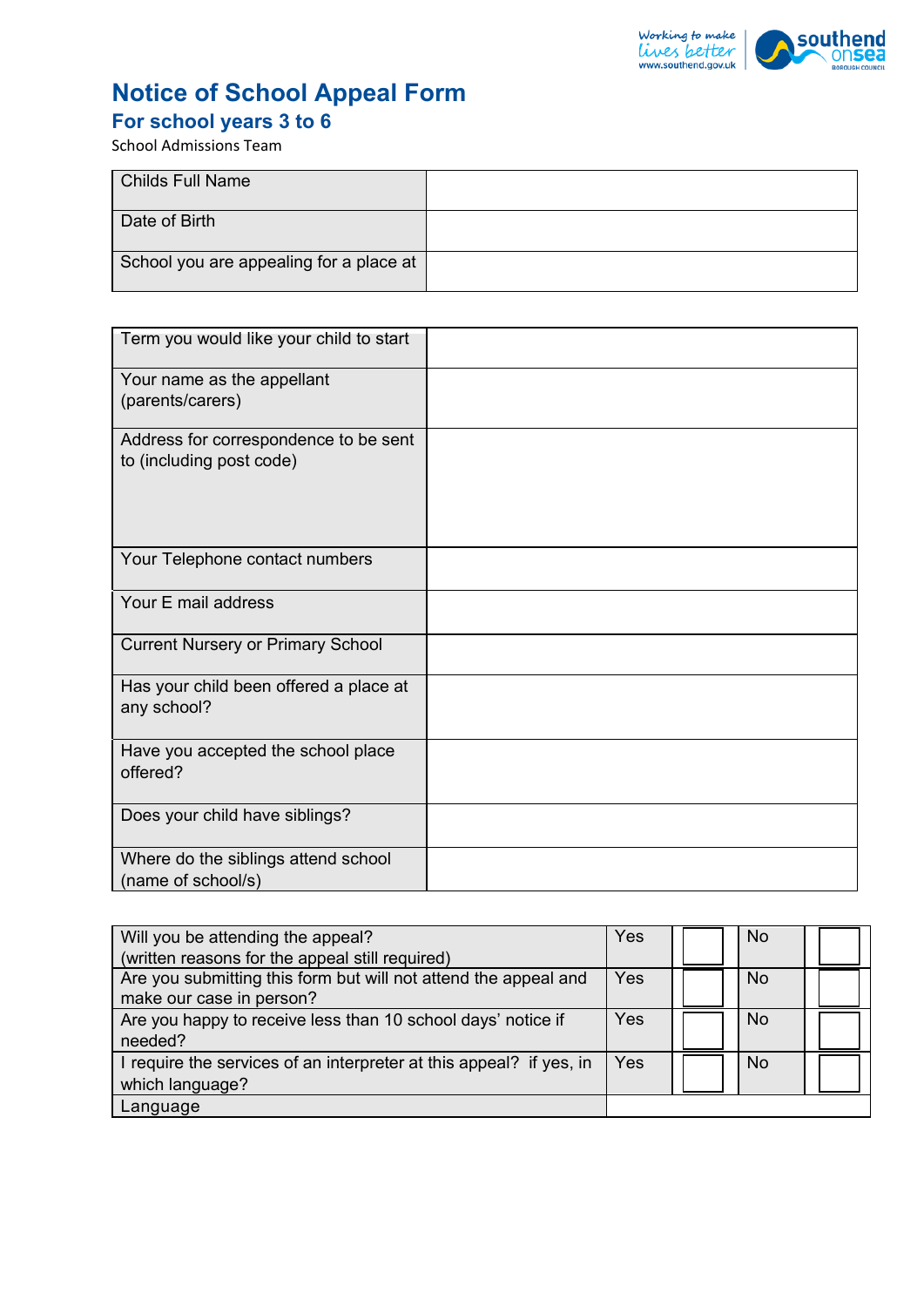| I have asked a representative to present the case on my<br>behalf? If Yes please fill in details below | Yes | No. |  |
|--------------------------------------------------------------------------------------------------------|-----|-----|--|
| Name, address and status of your representative (if applicable)                                        |     |     |  |
| Are there any special requirements you or your representative<br>have which we need to be aware of?    |     |     |  |

If you confirm that you will be attending the meeting of the Appeal Panel but then, having failed to give a reasonable explanation do not, the Appeal Panel will proceed in your absence and make their decision on the basis of your written case.

### **Key Questions and your comments for the appeal panel to consider**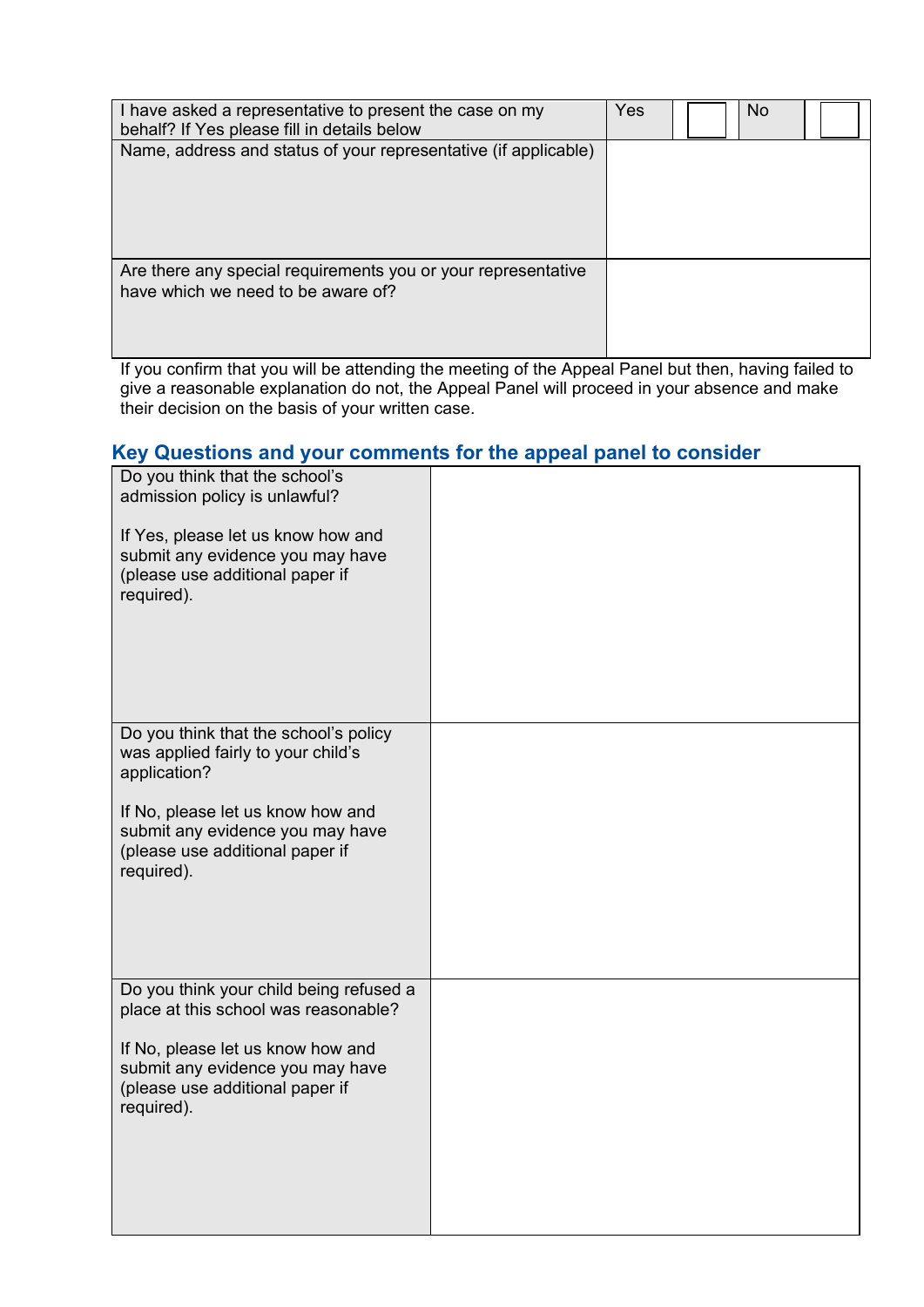### **Reason for your appeal**

In addition to the information, you have given on this form please provide us with your reasons for appeal below, please use additional paper if required and provide any evidence to support your case:

All information shared on this form and in the appeal hearing are confidential and will not be shared outside the process.